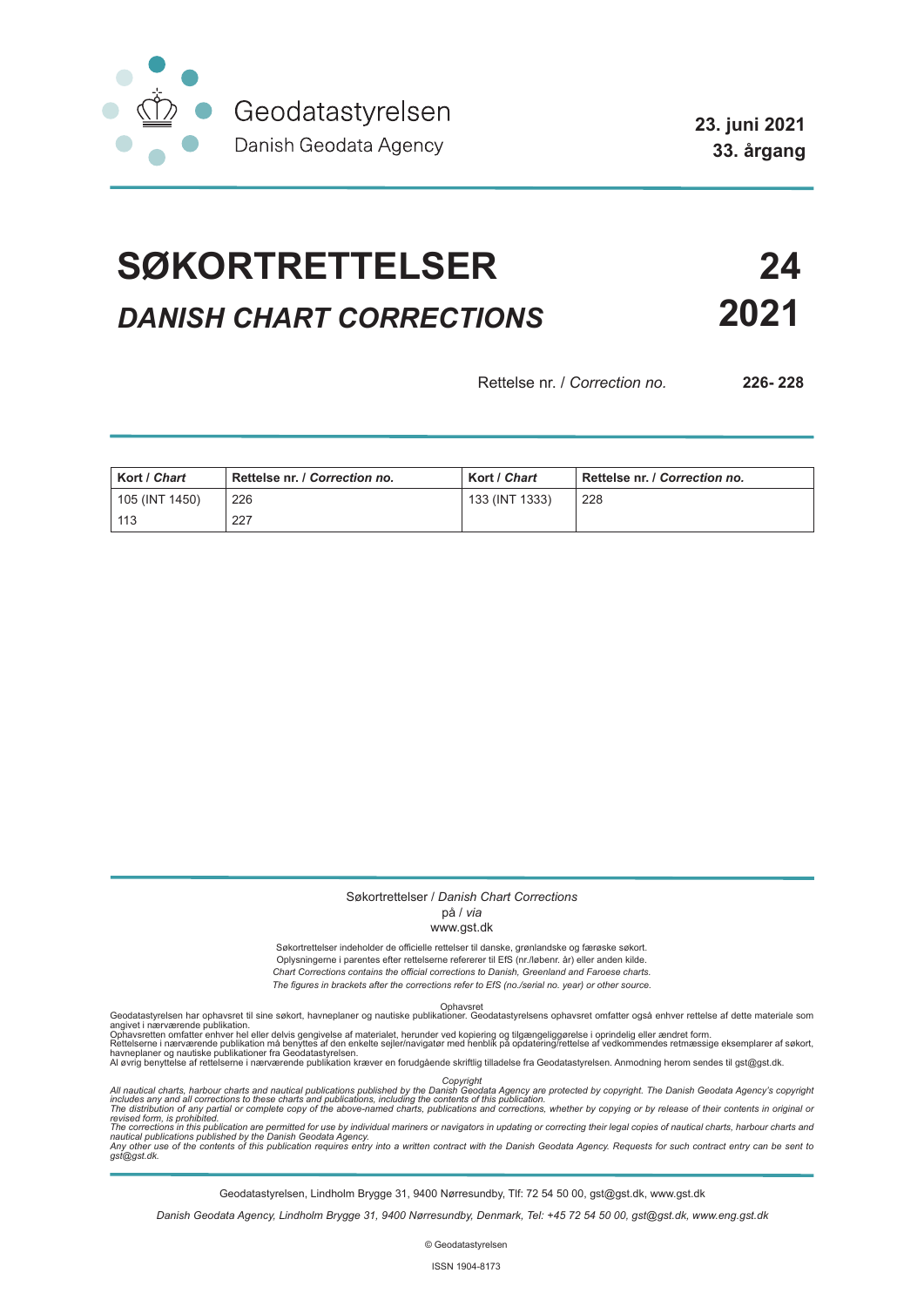| Rettelse nr. /<br><b>Correction no.</b><br>Kort / Chart |                                                                                                                     |                                  |                                                                                                                                                                                                                                                                                                                         |
|---------------------------------------------------------|---------------------------------------------------------------------------------------------------------------------|----------------------------------|-------------------------------------------------------------------------------------------------------------------------------------------------------------------------------------------------------------------------------------------------------------------------------------------------------------------------|
| 226<br>105 (INT 1450)                                   | Nibe Lystbådehavn<br>Tilføj medfølgende udsnit<br>Insert accompanying block                                         |                                  | 57°00,00'N 009°38,00'E<br>(24/472 2021)                                                                                                                                                                                                                                                                                 |
| 227<br>113<br>Plan A                                    | <b>Horsens Havn</b><br>Erstat plan med medfølgende plan<br>Replace plan by accompanying plan                        |                                  | (24/474 2021)                                                                                                                                                                                                                                                                                                           |
| 228<br>133 (INT 1333)                                   | <b>Skovshoved Havn S</b><br><b>Korrektion / Correction</b><br>Ref.: Søkortrettelser / Chart Corrections 22/214 2021 |                                  |                                                                                                                                                                                                                                                                                                                         |
|                                                         | Tilføj på 1) - 8) og 10)<br>Insert in $1) - 8$ ) and $10$ )<br>Tilføj imellem 1) - 9)<br>Insert between 1) - 9)     | $\int$<br>Reaatta Area<br>Buoved | 1) 55°44,175'N 012°35,417'E<br>2) 55°44,334'N 012°35,534'E<br>3) 55°44,400'N 012°35,815'E<br>4) 55°44,334'N 012°36,096'E<br>5) 55°44, 175'N 012°36, 213'E<br>6) 55°44,016'N 012°36,096'E<br>7) 55°43,950'N 012°35,815'E<br>8) 55°44,016'N 012°35,534'E<br>9) 55°44, 175'N 012°35, 417'E<br>10) 55°44,175'N 012°35,815'E |
|                                                         |                                                                                                                     |                                  | (GST, 16. juni 2021)                                                                                                                                                                                                                                                                                                    |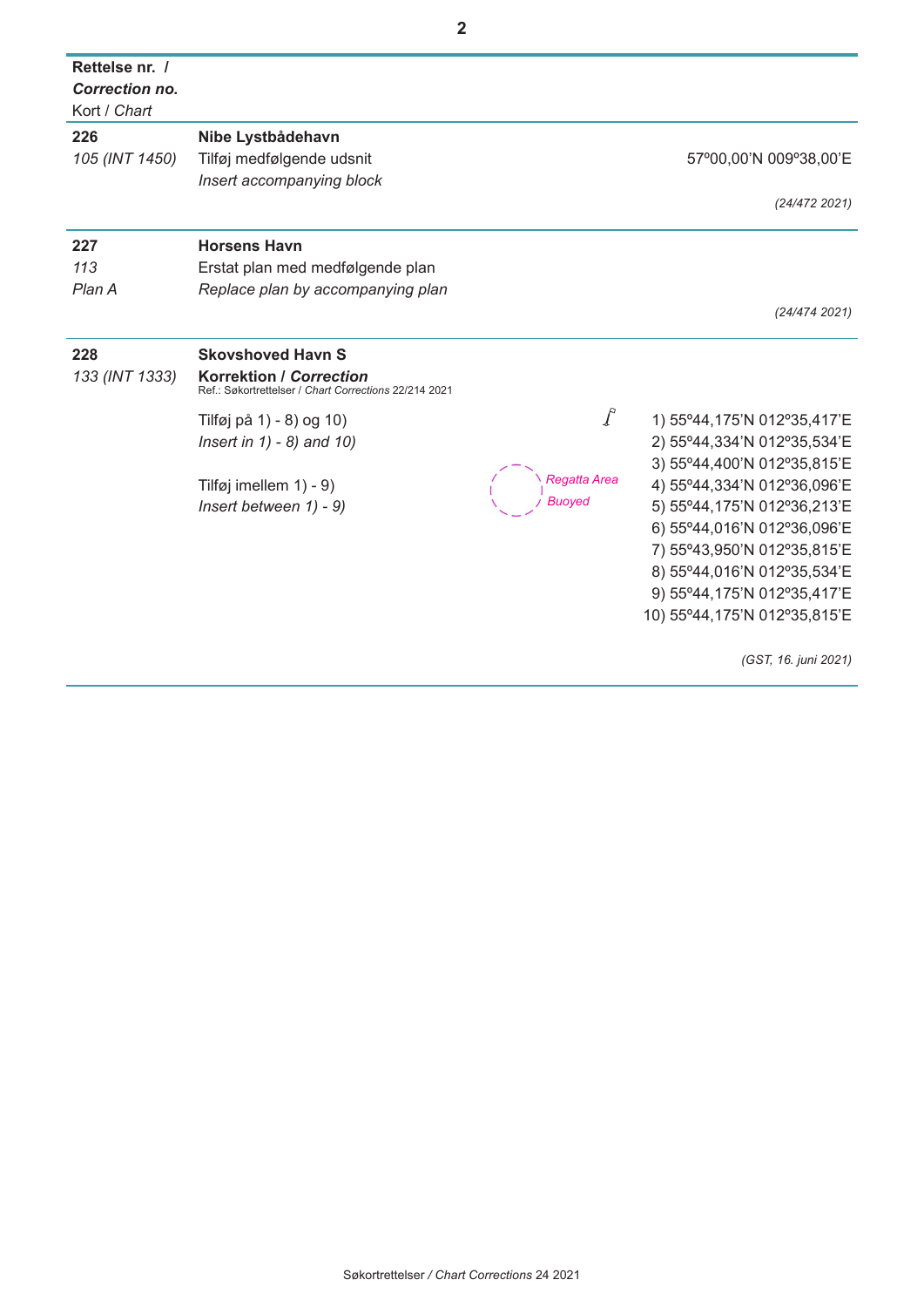## **HAVNEOPLYSNINGER**

## *www.danskehavnelods.dk*

| <b>Endelave Havn</b><br>Anmærkning er tilføjet.                 | (24/4712021)  | Nibe Lystbådehavn<br>Anmærkning er udtaget. Plan er opdateret.<br>(25/472 og 473 2021) |
|-----------------------------------------------------------------|---------------|----------------------------------------------------------------------------------------|
| <b>Esbjerg Havn</b><br>Anmærkning er udtaget.                   | (25/486 2021) | Nyborg Havn (Lindholm Terminalen)<br>Anmærkning er opdateret.<br>(25/485 2021)         |
| Horsens Lystbådehavn<br>Plan er opdateret.                      | (24/474 2021) | <b>Storstrømsbroen</b><br>Anmærkning er udtaget.<br>(25/480 2021)                      |
| Kong Frederik IX's bro<br>Anmærkning er tilføjet.               | (25/489 2021) | Vindeby Lystbådehavn<br>Anmærkning er tilføjet.<br>(25/482 2021)                       |
| <b>Københavns Havn</b><br>Anmærkninger er opdateret og udtaget. |               |                                                                                        |

*(25/481 og 484 2021)*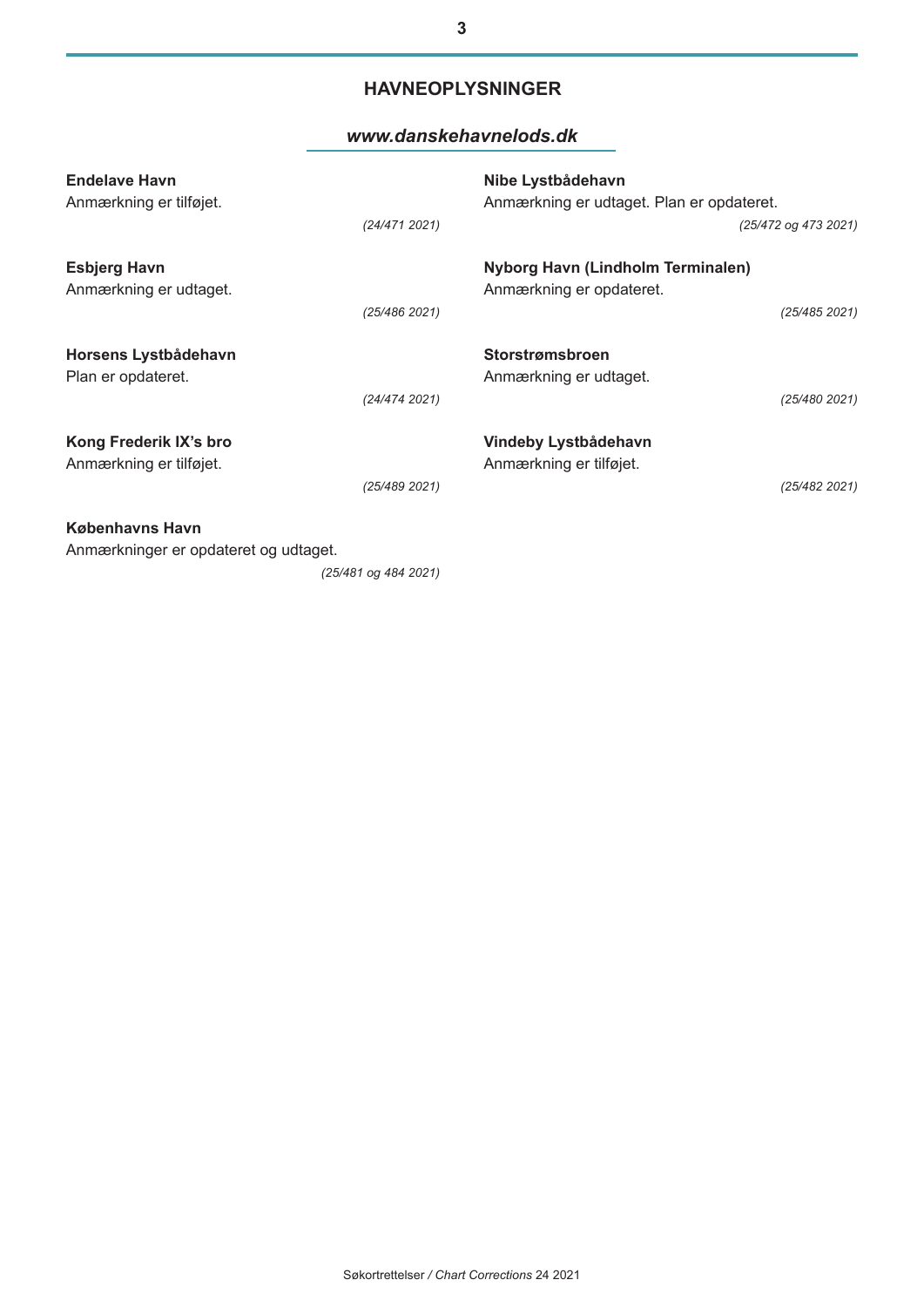

Søkortrettelser / *Chart Corrections* 24/226 2021